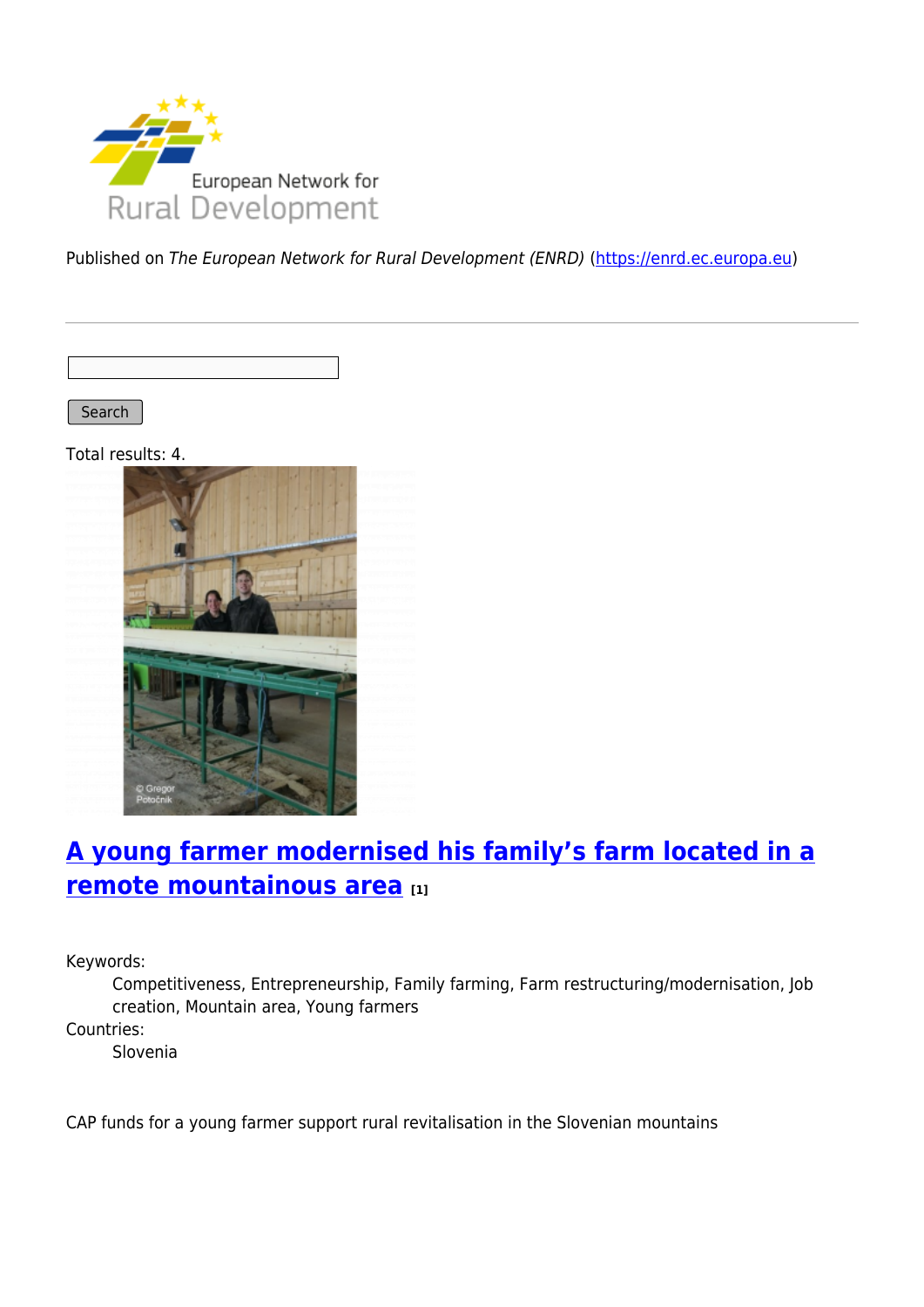

### **[Investing in new forestry machinery](https://enrd.ec.europa.eu/projects-practice/investing-new-forestry-machinery_en) [2]**

Keywords:

Competitiveness, Entrepreneurship, Forestry, Rural business, Rural SMEs Countries:

Slovenia

A small family forestry business used RDP support to acquire new machinery that would enable it to respond to the increasing demand for forest services.



#### **[Investing in preventive actions against forest fires](https://enrd.ec.europa.eu/projects-practice/investing-preventive-actions-against-forest-fires_en) [3]**

Keywords:

Environmental protection, Forestry, Job creation, Mountain area, Natural resources, Nature conservation, Protected areas, Tourism

Countries:

Slovakia

Restoration of a deteriorating forest road and the construction of a wooden lookout tower in order to protect 1500 ha of forest from forest fires.